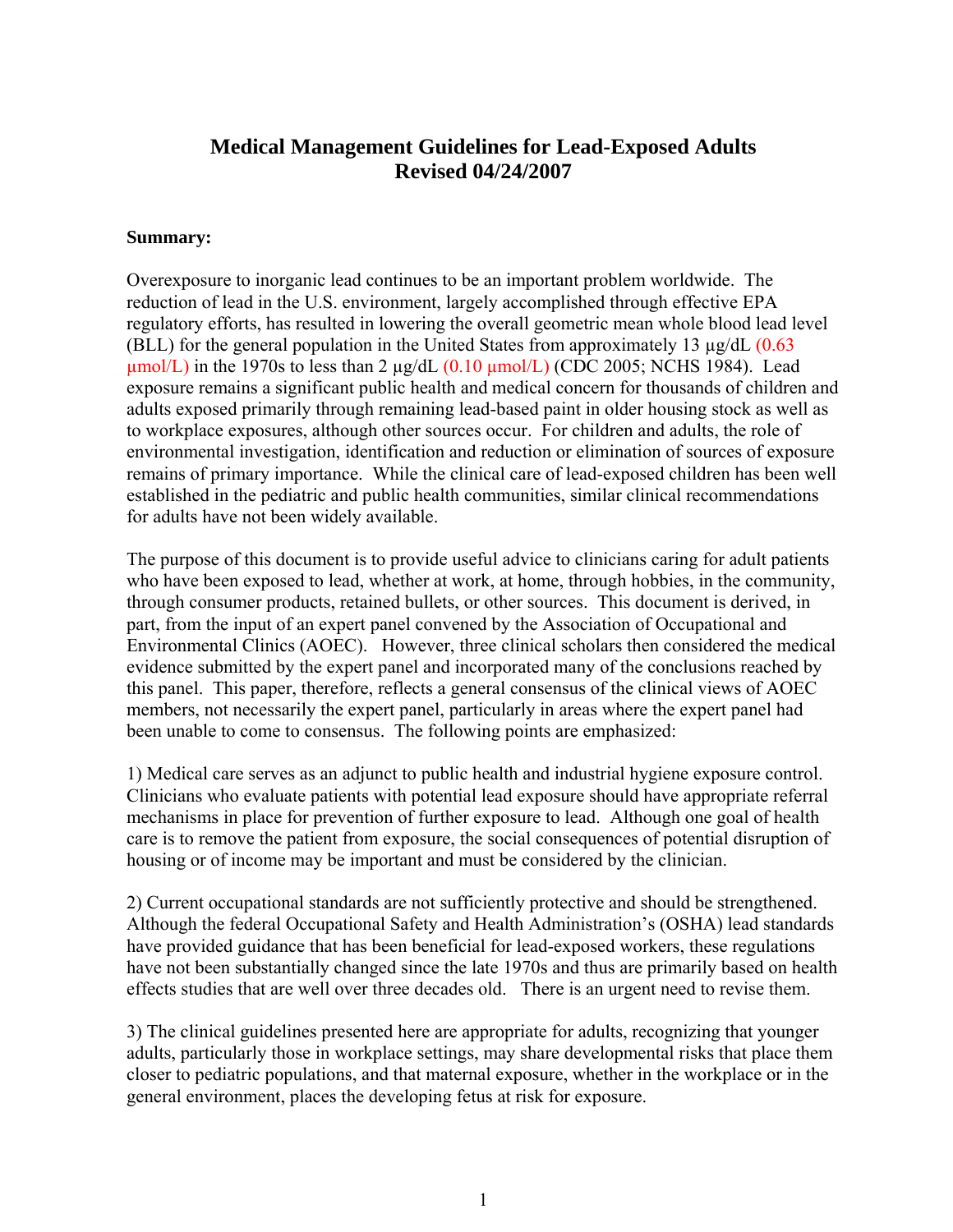4) Clinicians should feel free to contact any of the member AOEC clinics for additional telephone advice, and are encouraged to refer patients when appropriate.

#### **Background**

Lead is used in over 100 industries. Job activities known to involve the use or disturbance of lead include: handling of lead-containing powders, liquids, or pastes; production of dust or fumes by melting, burning, cutting, drilling, machining, sanding, scraping, grinding, polishing, etching, blasting, torching, or welding lead-containing solids; and dry sweeping of leadcontaining dust and debris. Adults also encounter lead in environmental settings and through activities such as home remodeling, particularly in homes built before 1978 that contain leadbased paint, lead-contaminated consumer products, traditional remedies, moonshine whiskey, hobbies, such as melting lead sinkers or use of target ranges, from retained bullets, and through other sources.

Lead is not an essential element and serves no useful purpose in the body. A substantial body of recent research demonstrates that multiple health effects can occur at levels once considered safe. The routes of exposure for inorganic lead are inhalation and ingestion. Once absorbed, lead is found in all tissues, but eventually 90% or more of the body burden is accumulated (or redistributed) into bone with a biological half-life of years to decades. Lead is excreted primarily in the urine. Lead does not remain in the bone permanently but is slowly released back into the blood.

The "dose" or quantity of lead that a person receives will be determined by the concentration of lead in the air and/or the amount ingested as well as the duration of such exposure. The BLL remains the predominant biological marker used in clinical assessment, workplace monitoring, public health surveillance, and regulatory decisions regarding removal from exposure under the OSHA lead standards.

Research tools capable of measuring cumulative lead exposure, such as the use of in-vivo Kshell X-ray fluorescence (K-XRF) instruments for the rapid, non-invasive measurement of lead in bone, have expanded recent understanding of long-term consequences from lead exposure on a population basis. These studies have demonstrated adverse effects of lead exposure across populations, including on neurologic, reproductive and renal function and on blood pressure, that occur at extremely low levels of exposure and appear not to have a threshold. However, because inter-individual differences are greater than population differences at lower lead levels, these effects are less important for clinical evaluation than they are for public health policy. The preponderance of the evidence for adverse effects at levels of exposure far below those currently permitted by OSHA speaks forcefully for an immediate reduction in permissible exposure levels in the workplace and for enhanced public health attention to those sources, including among self employed individuals, not currently subject to OSHA regulation.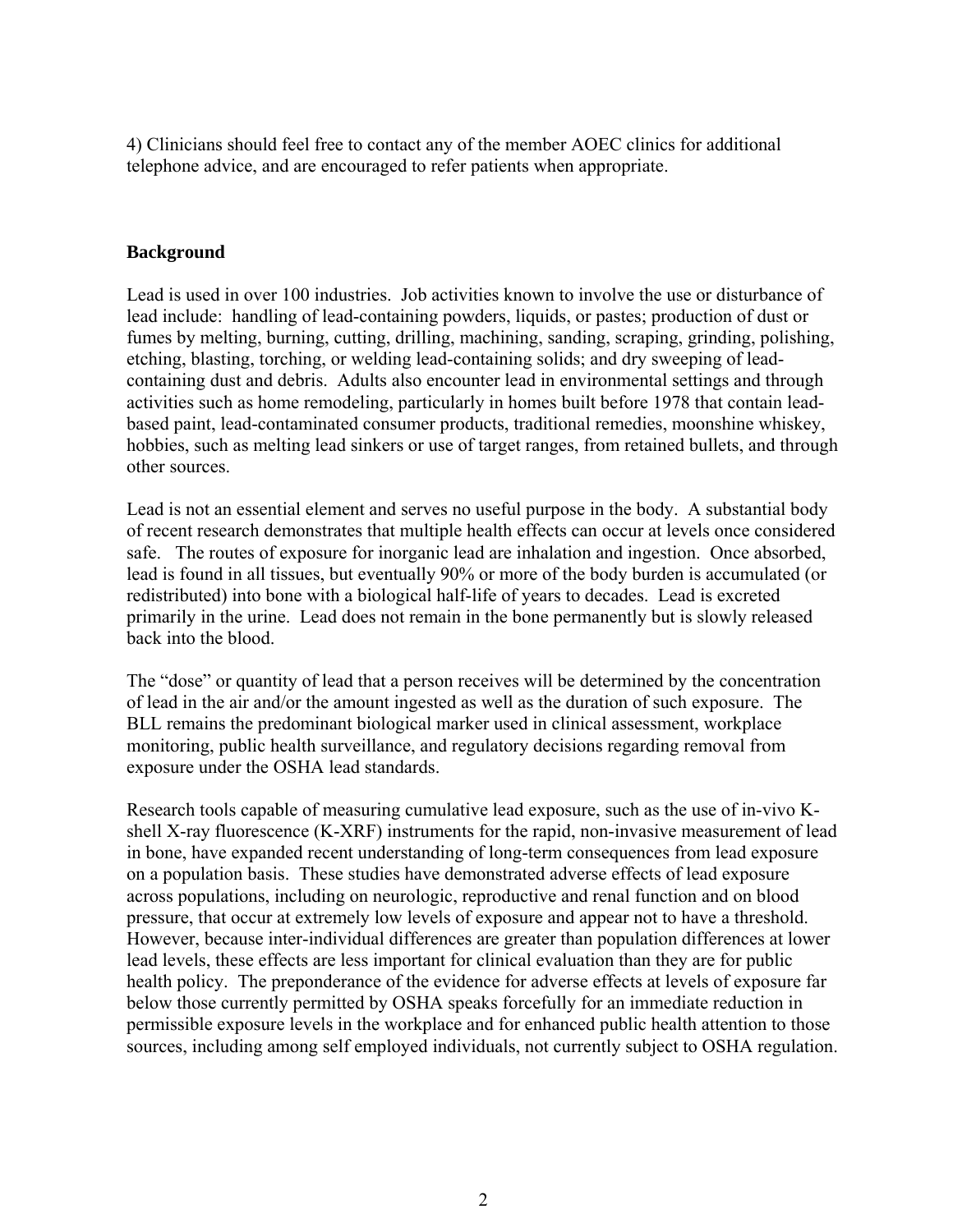Because lead interferes with biochemical processes occurring in cells throughout the body, adverse effects occur in multiple organ systems. The non-uniformity of symptoms that appear in exposed individuals, as well as a growing body of epidemiologic studies, suggest that wide variation exists in individual susceptibility to lead poisoning. Early overt symptoms in adults are often subtle and nonspecific, involving the nervous, gastrointestinal, or musculoskeletal systems. High levels of exposure can result in delirium, seizures, stupor, coma, or lead colic. Other overt signs and symptoms include hypertension, peripheral neuropathy, ataxia, tremor, gout, nephropathy, and anemia. In general, symptoms increase with increasing BLLs.

In addition to exposure that occurs from external sources, carefully performed lead isotope studies demonstrated that pregnancy and lactation are both associated with large increases in the release of lead from the maternal skeleton (Gulson et al. 2003). High levels of lead in women's bones at the time of childbirth corresponded to lower birth weight (Gonzalez-Cossio et al. 1997), lower weight gain from birth to one month of age (Sanin et al. 2001), and reduced head circumference and birth length (Hernandez-Avila et al. 2002).

In males, abnormal sperm morphology and decreased sperm count have been observed at BLLs of approximately 40  $\mu$ g/dL (1.93  $\mu$ mol/L) or less (Telisman et al. 2000). In the absence of effects on sperm count or concentration, the impact of paternal lead exposure on reproductive outcome is uncertain.

Recent research has examined several genetic polymorphisms that may influence lead uptake, distribution, and target organ toxicity. However, at this point in time, research findings are insufficient to conclusively identify subpopulations that may have increased susceptibility to lead toxicity based on specific genotypes. Other factors that might modify the risk of lead toxicity include pre-existing disease affecting relevant target organs (such as diabetic nephropathy or borderline hypertension), nutritional deficiencies (particularly of dietary cations such as iron and calcium), ethnicity, and aging.

#### **CLINICAL ASSESSMENT OF LEAD EXPOSURE**

Taking a detailed medical and occupational/environmental history is a fundamental step in the assessment of a person with lead exposure. It is important to ask about exposure to lead in current and previous jobs (Table 1), protections used, biological and air monitoring data, hygiene practices, knowledge and training, hobbies, traditional medications, moonshine use and other non-occupational sources (Table 2). A medical and reproductive history is essential in identifying individuals at increased risk of adverse health effects from lead exposure. Table 3 summarizes symptoms and target organ toxicity of lead at progressive BLLs. Physical exam findings in lead poisoning are frequently lacking. Gingival lead lines and wrist or foot drop are rarely seen.

#### **Blood Lead Level and Zinc Protoporphyrin**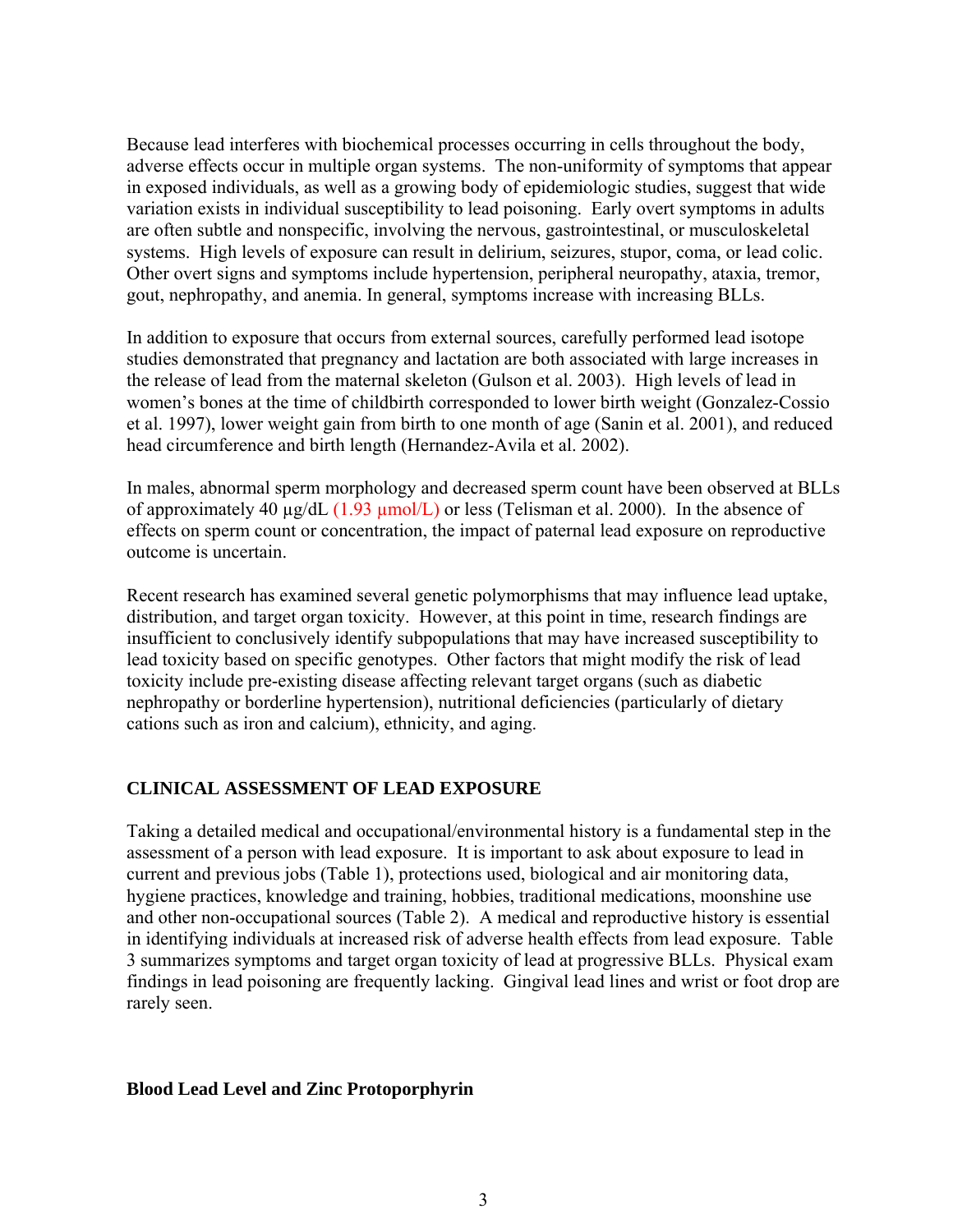The BLL is the most convenient and readily interpretable of the available lead biomarkers. It is mainly an estimate of recent external exposure to lead, but it is also in equilibrium with bone lead stores. The BLL alone is not a reliable indicator of prior or cumulative dose or total body burden; nor can a single BLL be used to confirm or deny the presence of chronic health effects thought due to lead exposure. The "normal" or "reference range" BLL is less than 5 µg/dL (0.24 µmol/L) for more than 90% (CDC 2005) of the adult population. When interpreting the BLL, key questions are whether the exposure has been 1) of short-term or long-term duration; 2) recent or in the remote past; and 3) of high or low intensity.

Erythrocyte protoporphyrin IX (EP), which can be measured as free EP (FEP) or zinc protoporphyrin (ZPP), is a measurement of biological effect and is an indirect reflection of lead exposure. Lead affects the heme synthesis pathway. Increases in EP or ZPP are not detectable until BLLs reach 20 to 25  $\mu$ g/dL,  $(0.97-1.21 \mu$ mol/L) followed by an exponential rise relative to increasing BLLs. An increase in EP or ZPP usually lags behind an increase in BLL by two to six weeks.

Periodic testing of BLL and ZPP, called biological monitoring*,* is required by the OSHA lead standards for workers exposed to significant levels of airborne lead.

#### **Other Laboratory Tests**

Depending on the magnitude of lead exposure, a complete blood count, serum creatinine, blood urea nitrogen, and complete urinalysis may be indicated. Evaluation of reproductive status may be pertinent for some lead-exposed adults.

 It is important to check BLLs of family members, particularly children, of lead-exposed individuals. Lead workers may unwittingly expose their families to lead dust brought home on clothes, shoes and in cars*.*

Except for rare circumstances, there is little or no value in measuring lead in urine or hair. Because of the pharmacokinetics of lead clearance, urine lead changes more rapidly and may vary independently of BLL. Urine lead is less validated than BLL as a biomarker of external exposure, or as a predictor of health effects. Lead in hair may be a reflection of external contamination rather than internal lead dose; laboratory analysis is not standardized.

#### **EXPOSURE INVESTIGATION**

The occupational and environmental exposure history is the first step in identifying the source of the lead exposure. Both because the cornerstone of intervention is source removal or reduction and because others may be at risk from exposure, the first step is to identify the source. A list of US Environmental Protection Agency accredited laboratories is available at <http://www.epa.gov/lead/nllaplist.pdf>. Assistance, especially for non-occupational problems such as herbal remedies, candy, moonshine etc. is available from the local and/or state health departments at [http://www.apha.org/public\\_health/state.htm.](http://www.apha.org/public_health/state.htm)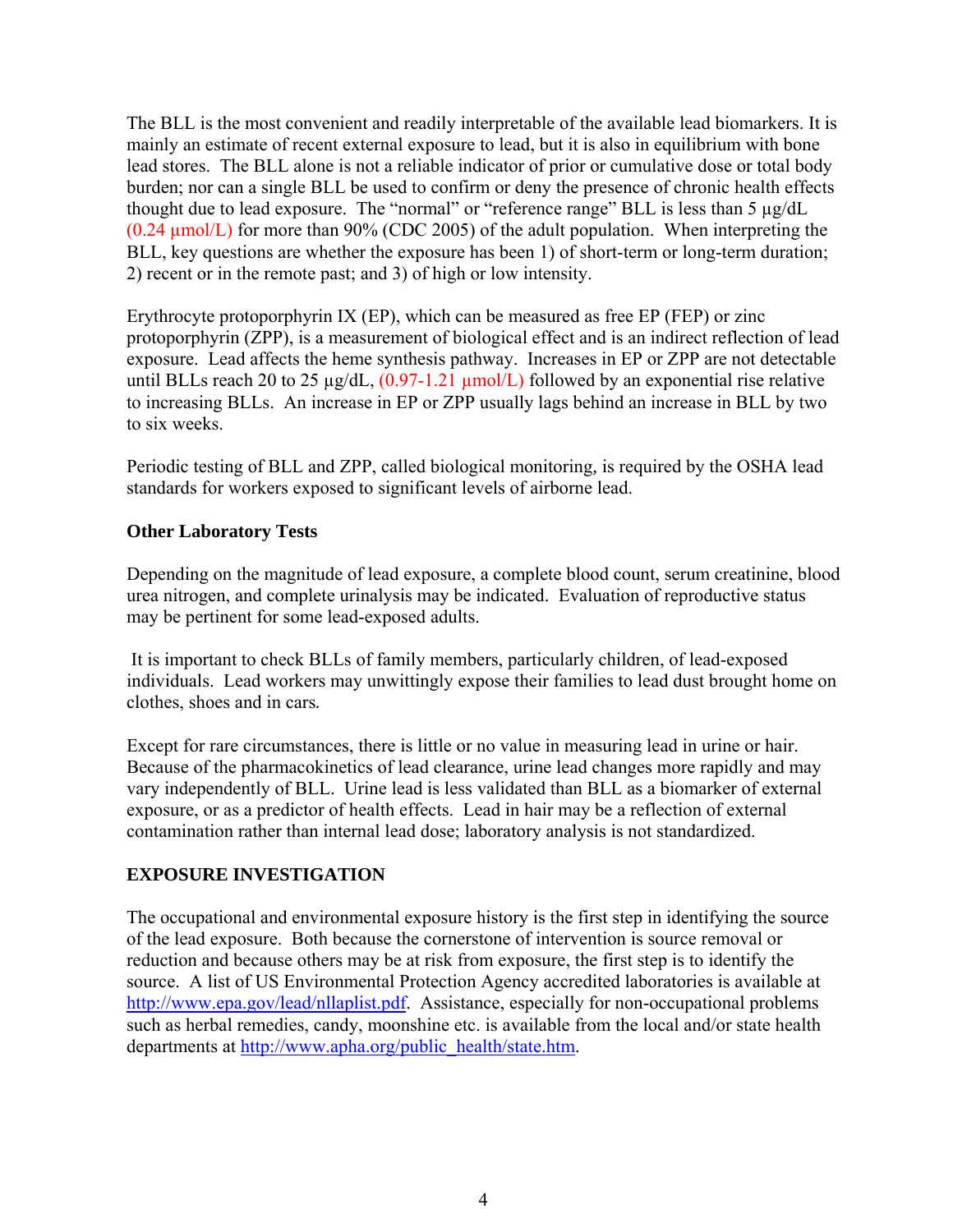The clinician, with the patient's permission, should also contact the employer for further exposure information, such as air level monitoring, biologic monitoring and Material Safety Data Sheets (MSDSs). Work related exposure measurements should be readily available to the clinician. The federal OSHA standards are available at [http://www.osha.gov/SLTC/lead/standards.html.](http://www.osha.gov/SLTC/lead/standards.html) Small businesses can obtain information at <http://www.osha.gov/dcsp/smallbusiness/index.html>

#### **HEATH-BASED MEDICAL MANAGEMENT**

The single most important aspect of treating lead poisoning is removal from exposure, yet there may be important socioeconomic constraints for a given individual that limit this approach. For this reason, the panel and the AOEC petition OSHA to update the requirements of the current lead standards and urge clinicians to engage public health and industrial hygiene professionals whenever lead exposure is suspected.

Documented health risks and medical management recommendations are summarized in Table 4. The table presents recommendations for a broad range of BLLs. Although the BLL range is categorized in discrete steps, the outcomes will not neatly conform to these arbitrary divisions, and expectation of health effects in the BLL categories will also be influenced by cumulation of dose. For example, clinical peripheral neuropathy can be present at the high end of the BLL 40 to 79 μg/dL (1.93-3.81 µmol/L) range, while it would not be expected to occur from lead exposure at the low end of the same range. The table is intended to assist clinicians in discussing the short-term and long-term health risks of lead exposure with their patients.

There are other instances where removal from lead exposure is warranted that are consistent with the OSHA lead standards. In addition to specific "trigger" BLLs for medical removal protection (MRP), under the OSHA lead standards (e.g. BLL 50 µg/dL (2.41 µmol/L) or greater) the physician can remove an individual from lead work due to a medical condition which places the employee "at increased risk of material impairment to health from exposure to lead", chronic renal dysfunction (serum creatinine  $> 1.5$  mg/dL (133  $\mu$ mol/L) for men,  $> 1.3$ mg/dL (115 µmol/L) for women, or proteinuria), hypertension, neurological disorders, cognitive dysfunction, and pregnancy.

Central nervous system effects may have a delayed onset and may sometimes persist well after the BLL has dropped below the BLLs at which the OSHA lead standards permit return to work. These persistent effects could negatively impact work performance and safety in certain jobs. Anecdotal evidence, and analogy to other neurotoxic injury, suggests that individuals who develop overt neurological signs and symptoms from lead exposure above that permissible under current OSHA regulations may benefit from rehabilitative measures (e.g., physical therapy, cognitive rehabilitation) that have been used effectively in patients with other brain injuries, such as traumatic brain injury or stroke. Participation in a rehabilitation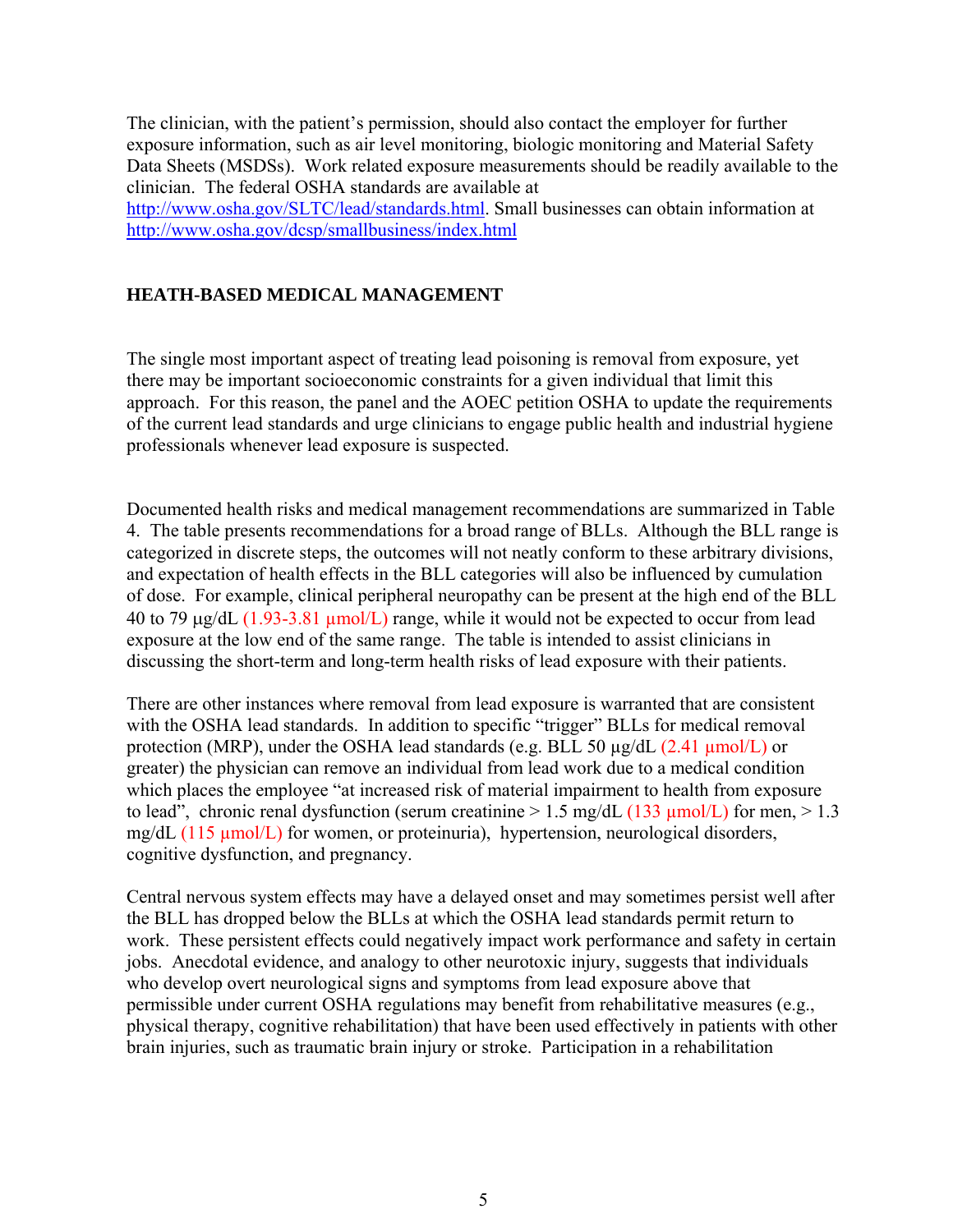program may enhance the prospect for recovery, and may demonstrate the worker's capacity to safely return to work.  $<sup>1</sup>$  $<sup>1</sup>$  $<sup>1</sup>$ </sup>

#### **Medical Surveillance**

<span id="page-5-0"></span>1

Medical surveillance is an essential part of an employer's lead safety program and includes biological monitoring with periodic BLL testing, medical evaluation, and treatment if needed, and intervention to prevent or control identified exposure. The BLL is the best available measure of total exposure from both inhalation and ingestion. Biological monitoring provides feedback to the employer and worker about the efficacy of workplace controls, helps avoid surprises, and saves costs such as medical removal.

Currently, under the OSHA standards, a worker must be included in a lead medical surveillance program if his/her airborne lead exposure is 30  $\mu$ g/m<sup>3</sup> (eight-hour time-weighted average) or higher for more than 30 days per year. The panel believes that the trigger for medical surveillance should not rely solely on air monitoring results; instead, workers should be included in a medical surveillance program whenever they are handling or disturbing materials with a significant lead content in a manner that could reasonably be expected to cause potentially harmful exposure through inhalation or ingestion.

A medical surveillance program with increased frequency of BLL testing and early intervention for all lead-exposed workers is recommended to reduce health risks. The panel does not recommend routine ZPP testing as an early biomarker of lead toxicity; however, ZPP measurement is required by OSHA for certain levels of lead exposure. New employees and those newly assigned to lead work should have a preplacement lead medical examination and BLL test, followed by periodic BLL testing, blood pressure measurement, and health status review. Monthly BLL testing is recommended for the first three months of employment for an initial assessment of the adequacy of exposure control measures. Subsequently, testing frequency can be reduced to every six months as long as BLLs remain below 10 µg/dL (0.48  $\mu$ mol/L). Any increase in BLL of 5  $\mu$ g/dL (0.24  $\mu$ mol/L) or greater should be addressed by reexamining control measures in place to see where improvements should be made and by increasing BLL monitoring if needed. If the task assignment changes to work with significantly higher exposures, the initial BLL testing schedule of monthly tests for the first three months at this task should be repeated.

The above schedule for BLL testing may be inadequate for certain situations where the exposures are very high and/or highly variable. In these situations, the BLL testing schedule should be tailored to address the special risks of different types of work and exposures. For example, a construction worker may have very high, intermittent exposures in contrast to someone working in a battery plant or other general industry setting with significant exposures but less day-to-day variability. Employees assigned to tasks where exposures are extremely high (e.g., abrasive blasting) should be tested more frequently than as recommended above,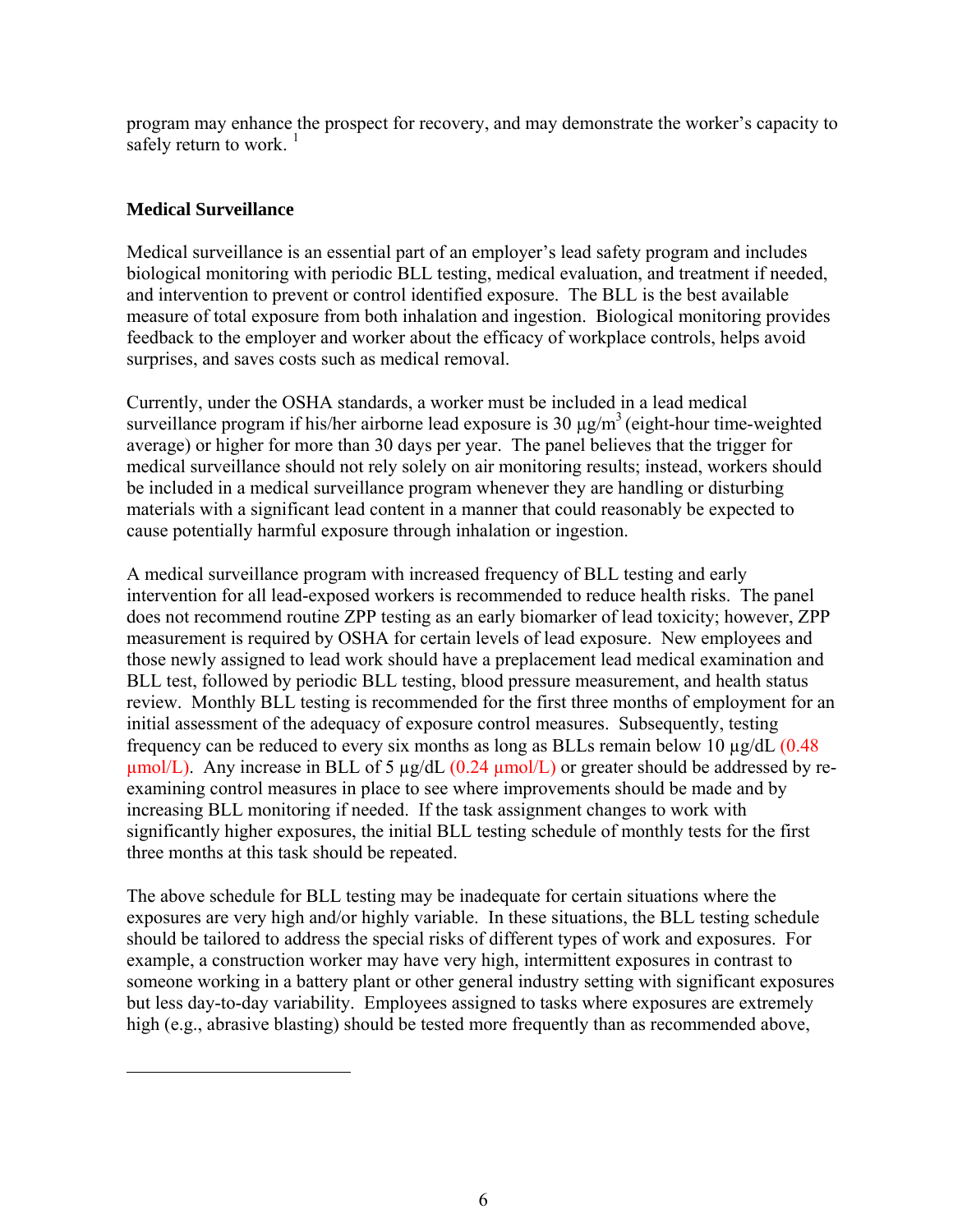i.e., at least monthly. In general, it is a good idea to do BLL testing at peak exposures to assess controls and, specifically for the construction trades, to test pre-, mid-, and post-job.

Because of the significant reduction of lead in the general environment, new workers enter lead jobs with very low BLLs while others who have worked with lead often have much higher BLLs and body burdens. With increased biological monitoring frequency to ensure that low BLLs are maintained, it is possible that some workers with lead-related health risks may be able to work safely in a lead-exposed environment. All lead-exposed workers should receive education about the health effects of lead and prevention information from the clinician and the employer, and they should be provided necessary protections including protective clothing, clean eating areas, and hygiene measures such as wash-up facilities and/or showers to prevent both ingestion of lead and take-home exposures.

#### **Chelation Therapy**

Primary management for adult lead poisoning is identification of the lead source and cessation of exposure. In adults, chelation therapy generally should be reserved for individuals with high BLLs and/or significant symptoms or signs of toxicity. There is no evidence-based guidance in this regard because of lack of appropriate studies.

Based upon the clinical experience and judgment of panel members, the following general recommendations concerning chelation are offered: chelation therapy is *recommended* for adults with BLLs 100 µg/dL (4.83 µmol/L) or greater, can be *strongly considered* for BLLs 80 to 99 µg/dL (3.86-4.78 µmol/L), and *possibly considered* for BLLs between 50 and 79 µg/dL  $(2.41-3.81 \mu mol/L)$  in the presence of lead-related symptoms. BLLs greater than 100  $\mu$ g/dL  $(4.83 \mu mol/L)$  almost always warrant chelation as they are usually associated with significant symptoms and may be associated with an incipient risk of encephalopathy or seizures. These are general recommendations and clinicians may vary appropriately from these recommendations depending upon circumstances. Adults with a very high BLL (e.g., 90  $\mu$ g/dL (4.34  $\mu$ mol/L)) may remain asymptomatic. Oral chelation has largely supplanted parenteral agents. Chelation therapy relies on enhancing renal excretion, and remobilization of lead from other body stores may occur. Guidance on administration of chelating agents is available in several publications (e.g. Kosnett 2004). Clinicians unfamiliar with chelation protocols are encouraged to contact AOEC clinics [\(http://www.aoec.org/directory.htm](http://www.aoec.org/directory.htm) or 1- 888-347-2632) or with other physicians experienced in treating adults with lead poisoning for additional advice prior to instituting treatment.

On a population basis it is important to reduce fetal exposure to lead, and maternal lead levels less than 5 µg/dL are optimal. However, laboratory measures are not absolutely precise, and clinical judgment is needed in every patient encounter. Chelation should be used during pregnancy ONLY to protect the life and health of the mother and ONLY if the potential benefit to the mother justifies the potential risk to the fetus. This decision will need to be made on a case by case basis by the attending physician. Because of the increase in lead mobilized from maternal bone during pregnancy, clinicians should be aware that maternal blood lead levels may exhibit an upward trend in the second and third trimesters even in the absence of further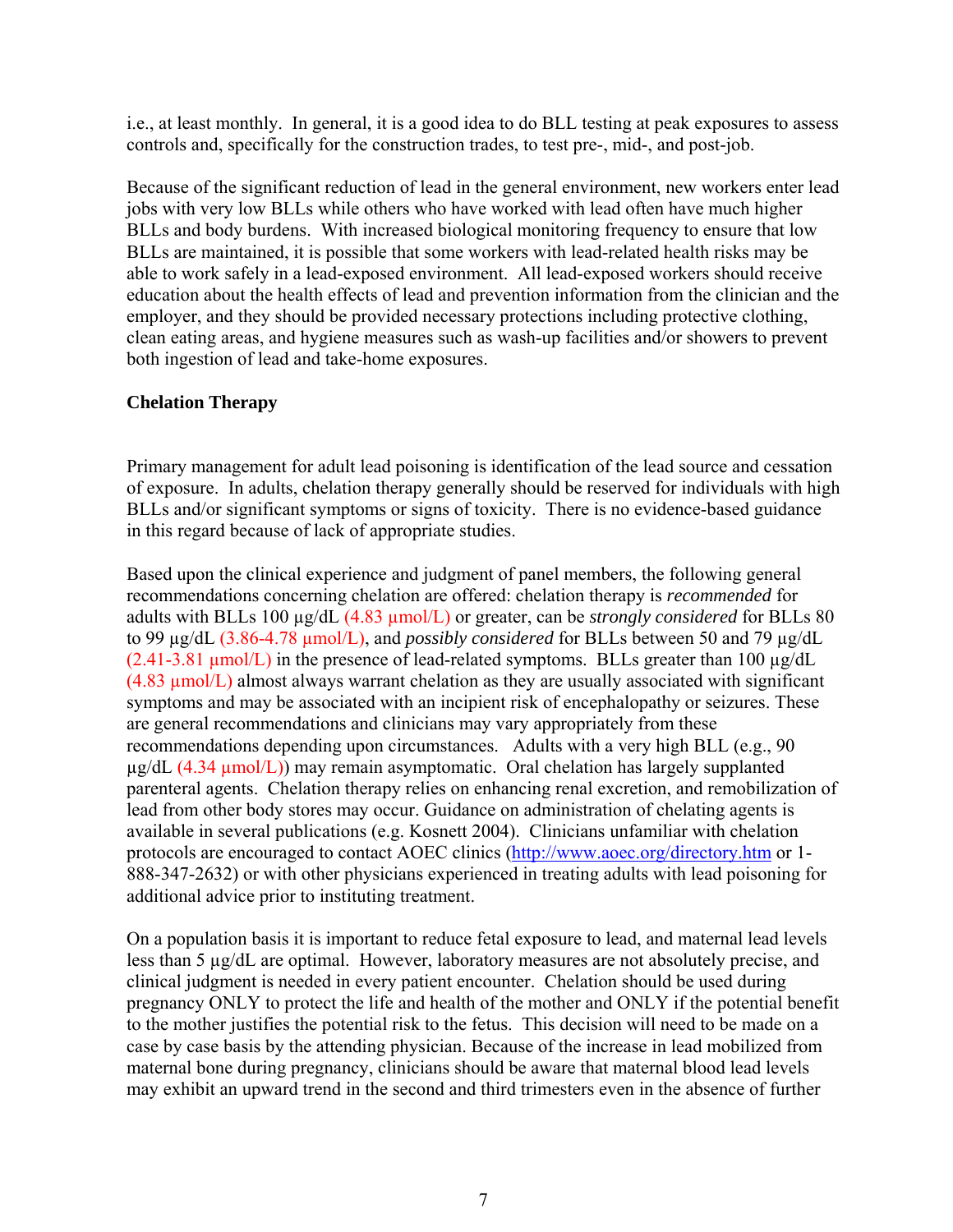exposure. Women with a history of long-term lead exposure or prior elevated BLL's should be monitored regularly during pregnancy for BLL elevation. If the occupational history or clinical evaluation suggests elevated bone lead stores, clinicians may wish to counsel patients on delaying conception until the risk of mobilization of lead from bone depots has been reduced.

Prophylactic chelation therapy of lead-exposed workers, to prevent elevated BLLs or to routinely lower BLLs to pre-designated concentrations believed to be "safe," is prohibited by OSHA. Non-traditional uses of chelation therapy are not advised. There is no established basis to initiate chelation based on results of hair analysis or, in most cases, urine lead levels nor for chelation of asymptomatic individuals with low blood lead concentrations. Chelation should be used during pregnancy only if the potential benefit justifies the potential risk to the fetus. Breast feeding during chelation therapy is not recommended. The effect of chelating agents on the fetus and newborn is unknown.

#### **Pregnancy and Breast Feeding Concerns**

Prevention of fetal and postnatal lead exposure of breastfed infants requires identification and control of sources of environmental and occupational lead exposures (both endogenous and exogenous) for pregnant and lactating women. The CDC has established 10  $\mu$ g/dL (0.48)  $\mu$ mol/L) as a BLL of concern in children (CDC 2002).

Because fetal blood contains approximately 80% of the blood lead concentration of the mother, and because of the risk of spontaneous abortion, the panel's recommendation is that the mother's BLL should be kept below 5  $\mu$ g/dL (0.24  $\mu$ mol/L) from the time of conception through pregnancy. For women with a history of lead exposure, calcium supplementation during pregnancy may be especially important and may thus minimize release of lead from bone stores and subsequent fetal lead exposure.

In a recent prospective study, umbilical cord BLL and maternal bone lead measured shortly postpartum were independent risk factors for impaired mental development of the infants assessed at 24 months of age, even after controlling for contemporaneous BLL (Gomaa et al. 2002). Long-term prospective studies suggest that the adverse neurodevelopmental effects of prenatal lead exposure may not persist into adolescence if early postnatal exposure falls to background levels (Bellinger et al. 1990, 1992; Tong et al. 1996). However, maternal BLL measured during pregnancy has been associated with alterations in brainstem auditory response at in the offspring at age five (Rothenberg et al. 2000), and in retinal response at age 10 (Rothenberg et al. 2002b).

Lead does not concentrate in breast milk because it does not bind to nor dissolve in fat; thus, levels of lead are generally higher in a mother's blood than in her milk. Lead in human breast milk appears to be well-absorbed by breast fed infants. Nevertheless, breast feeding should be encouraged in most situations since the benefits generally outweigh the negatives. Decisions relating to lactating women with evidence of very high lead exposure should be made on an individual basis.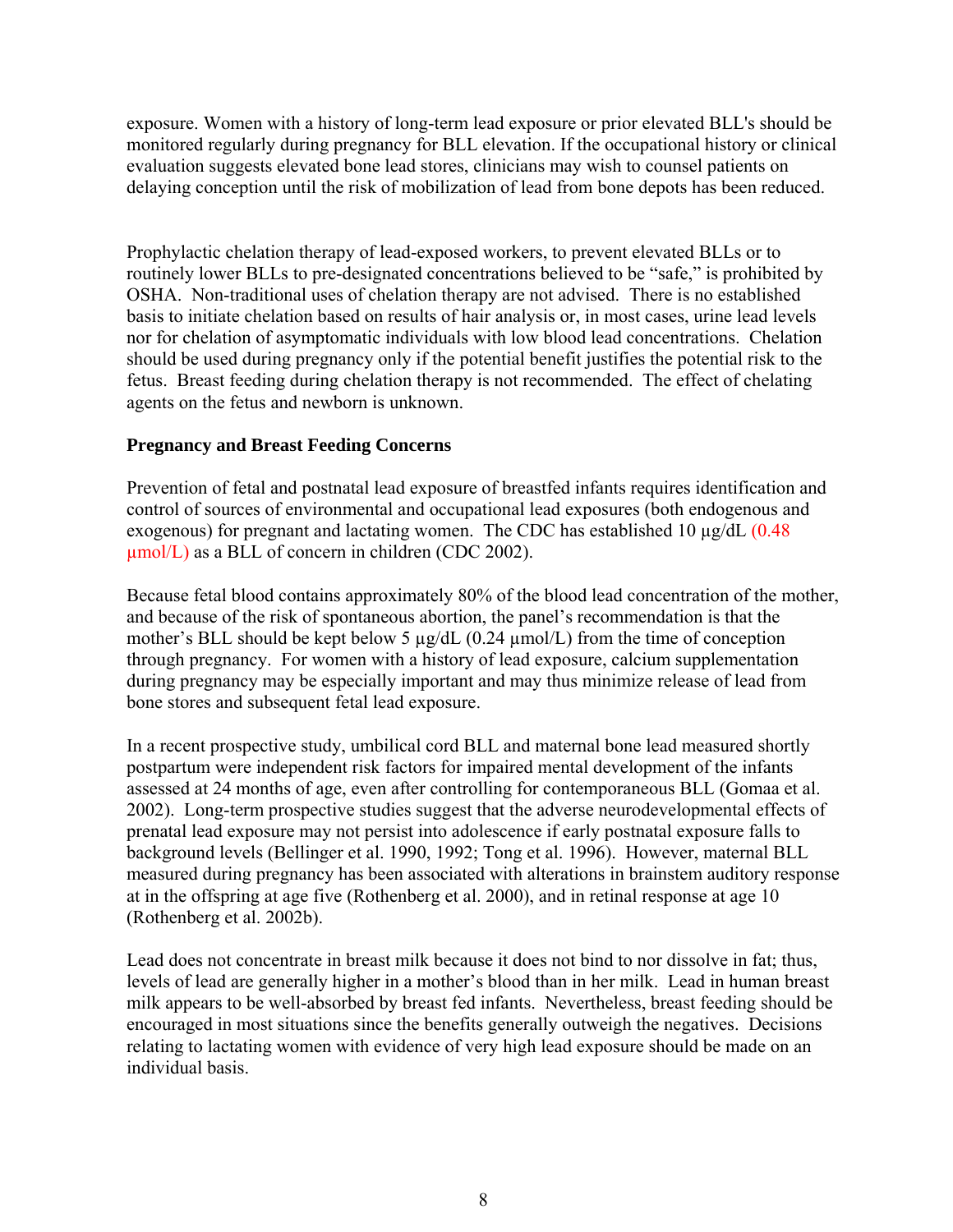If elevated maternal blood lead is suspected or demonstrated, the source(s) of lead exposure in the mother's diet, home, and work environment should be identified and mitigated. Also, the clinician should monitor infant BLLs during the early weeks of breast feeding. Only upon detection and elimination of all other suspected lead sources without corresponding reduction of infant BLL should cessation of breast feeding be advised.

#### **Retained Bullet**

Gunshot injuries to the head, face, and neck may be associated with swallowed bullets, fragments, or pellets, which result in a rapid increase in blood lead in the first days following injury. After detection of bullet fragments in the gut with X-rays, efforts to promote gastrointestinal decontamination may result in a gradual reduction of blood lead over the following weeks. Retained bullets or fragments, particularly those in joint spaces, are risk factors for elevated BLL after injury. Decisions to remove bullet fragments imbedded in tissue should be made in consultation between the treating physician and the surgeon. Individuals with retained bullets should receive baseline and periodic blood lead testing to monitor their lead status. Follow-up blood lead levels may not be needed if the bullets are in muscle tissue and physicians are sure the lead fragments have not migrated from muscle into tissues more likely to allow lead uptake.

#### **CONCLUSIONS**

AOEC offers these Guidelines as a resource for health care providers, public health professionals, employers, and others to utilize in providing medical management of leadexposed adults. In this document, the panel has summarized the current scientific evidence concerning the non-carcinogenic adverse health effects in adults from exposure to inorganic lead.

The toxic effects of lead can occur without overt symptoms. A substantial body of recent research demonstrates a high probability that lead exposure at levels previously thought to be of little concern can result in an increased risk of adverse chronic health effects if the exposure is maintained for many years, thereby resulting in a progressively larger cumulative dose. Such effects may include elevations in blood pressure and increased risk of hypertension, kidney disease, cognitive dysfunction and/or accelerated declines in cognitive function, and reproductive risks.

Prevention of lead exposure should remain the primary goal of health care providers, public health professionals, and employers. Biological monitoring, mainly by periodic measurement of blood lead levels (BLLs) for adults engaged in activity with potential exposure to lead, should be conducted routinely to assess the efficacy of primary prevention and to guide the clinician in determining whether exposure has become excessive. Clinicians are encouraged to advise patients of the risks associated with any elevation of lead level and to advocate strongly for environmental controls that would maintain BLLs below 10 μg/dL (0.48 µmol/L) wherever feasible.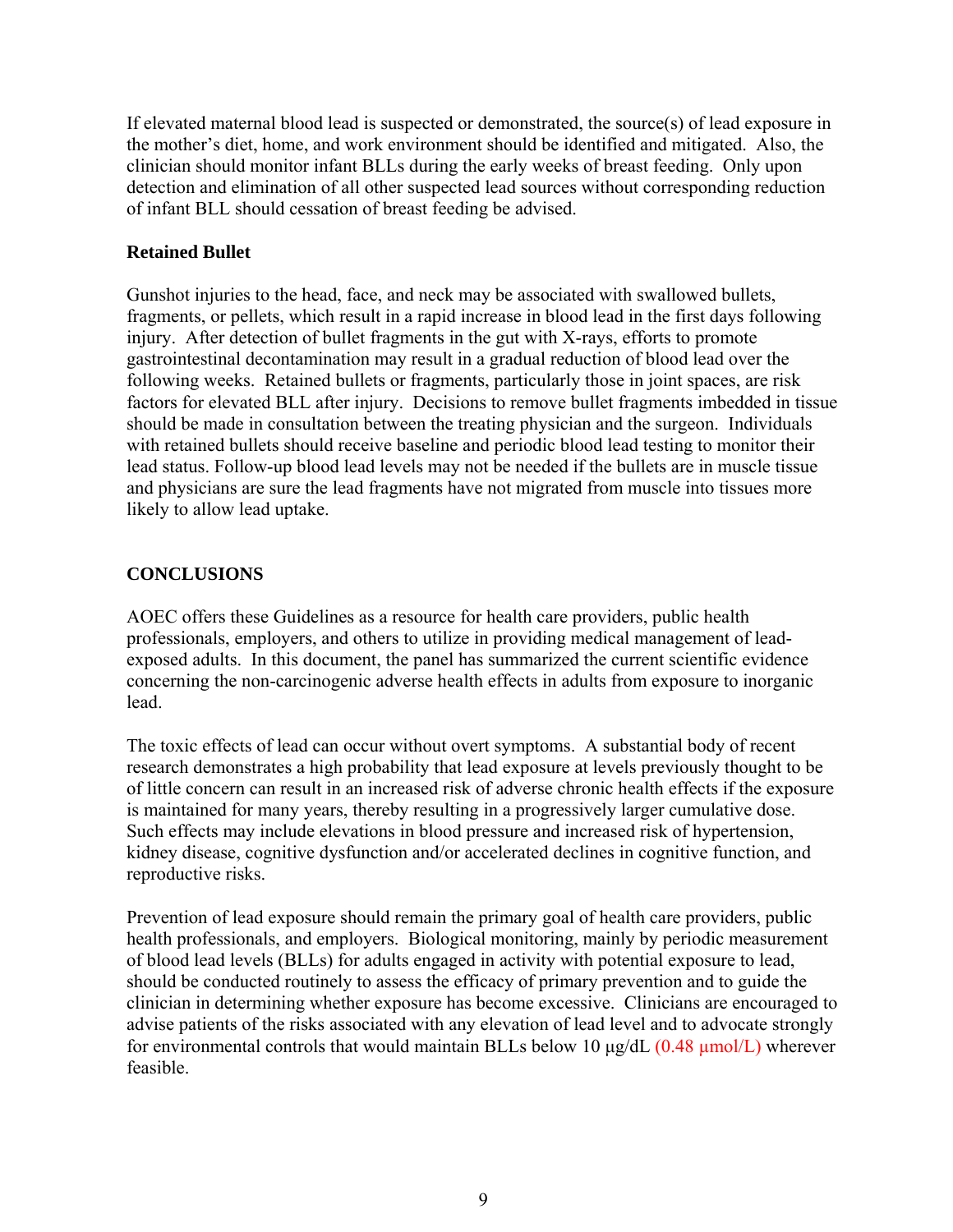## **TABLE 1**

# **Jobs and Industries with Potential Lead Exposure**

| <b>General Industry</b>                                               |                                                                                     |  |  |  |
|-----------------------------------------------------------------------|-------------------------------------------------------------------------------------|--|--|--|
| Lead production or smelting                                           | Battery manufacturing or recycling                                                  |  |  |  |
| Brass, bronze, copper, or lead foundries                              | Automotive radiator repair                                                          |  |  |  |
| Ammunition/explosives production                                      | Lead soldering                                                                      |  |  |  |
| Scrap metal handling                                                  | Ceramic manufacturing                                                               |  |  |  |
| Firing ranges                                                         | Cable/wire stripping, splicing or production                                        |  |  |  |
| Machining or grinding lead alloys                                     | Rubber manufacturing                                                                |  |  |  |
| Manufacture of radiation shielding                                    | Plastics manufacturing                                                              |  |  |  |
| Repair/replacement of refractory material in                          | Leaded glass manufacturing                                                          |  |  |  |
| furnaces                                                              | Paint/pigment manufacturing                                                         |  |  |  |
| Ship building/repairing/breaking                                      |                                                                                     |  |  |  |
| Mining                                                                |                                                                                     |  |  |  |
| <b>Construction</b>                                                   |                                                                                     |  |  |  |
| Renovation, repair or demolition of structures<br>with lead paint     | Use or disturbance of lead solder, sheeting,<br>flashing, or old electrical conduit |  |  |  |
| Welding or torch-cutting painted metal                                | Plumbing, particularly in older buildings                                           |  |  |  |
| Sandblasting, sanding, scraping, burning, or<br>disturbing lead paint |                                                                                     |  |  |  |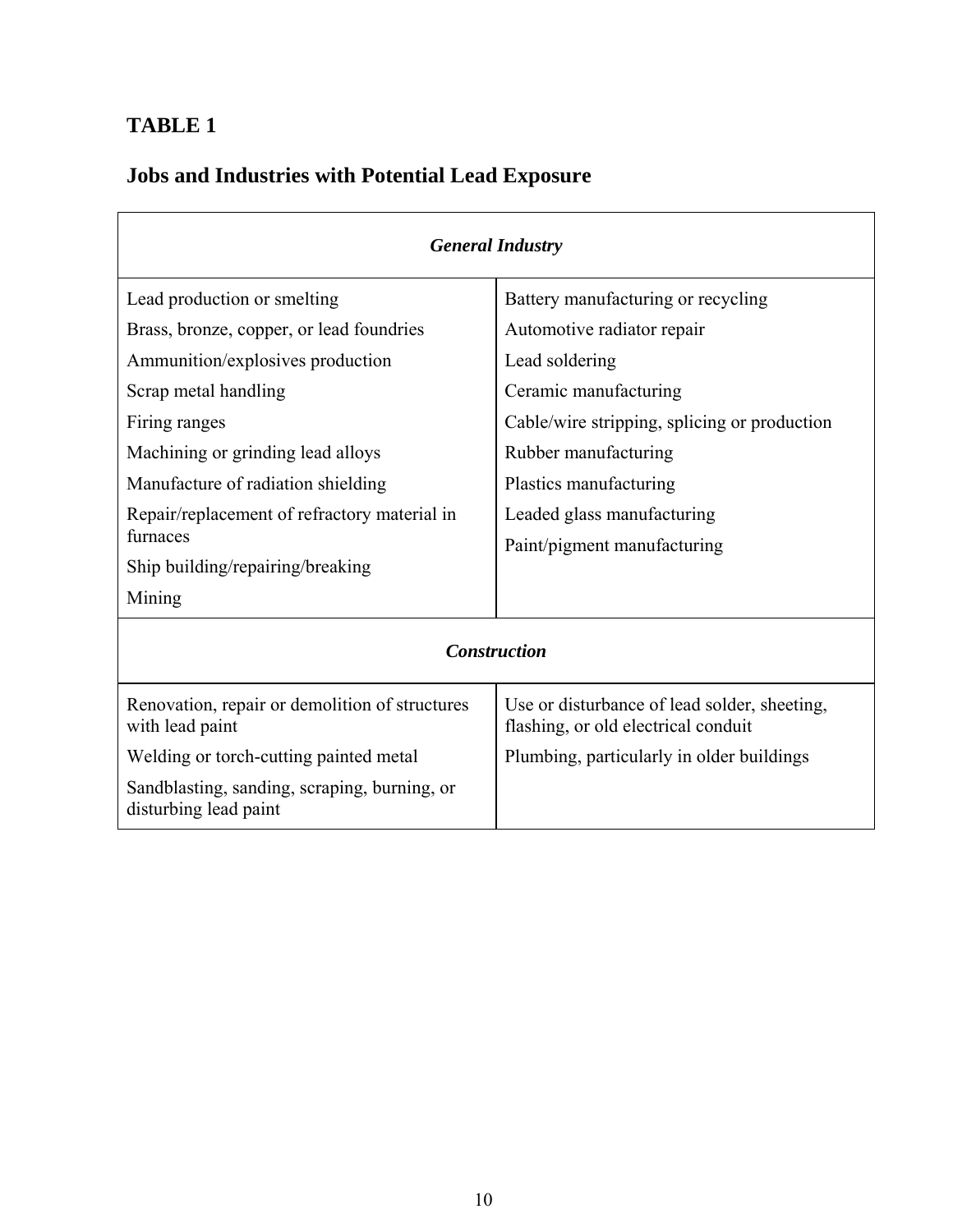## **TABLE 2**

# **Non-occupational and Environmental Sources of Lead Exposure**

| Remodeling or painting pre-1978 housing                    | Lead solder in stained-glass artwork        |  |
|------------------------------------------------------------|---------------------------------------------|--|
| Peeling paint                                              | Lead-soldered cans                          |  |
| Ethnic medicines or folk remedies (e.g.,                   | Lead-contaminated candies                   |  |
| azarcon, greta, pay-loo-ah, kandu, some<br>Ayurvedics)     | Backyard scrap metal recycling              |  |
| Pica (ingestion of lead-containing nonfood)                | Moonshine (liquor from a homemade still)    |  |
| items, e.g., soil or ceramics, plaster, or paint<br>chips) | Antique pewter plates, mugs, utensils, toys |  |
|                                                            | Imported brass or bronze kettles, cookware  |  |
| Retained lead bullet or fragments                          | Lead-glazed tableware or cooking vessels    |  |
| Melting lead for fishing weights, bullets, or toys         | Leaded crystal tableware                    |  |
| Imported vinyl miniblinds                                  | Mine tailings                               |  |
| Recreational target shooting                               | Beauty products such as kohl eye make-up,   |  |
| Lead-contaminated drinking water supply                    | certain hair dyes                           |  |
| Using lead glazes for ceramics                             |                                             |  |
| Painting/stripping cars, boats, bicycles                   |                                             |  |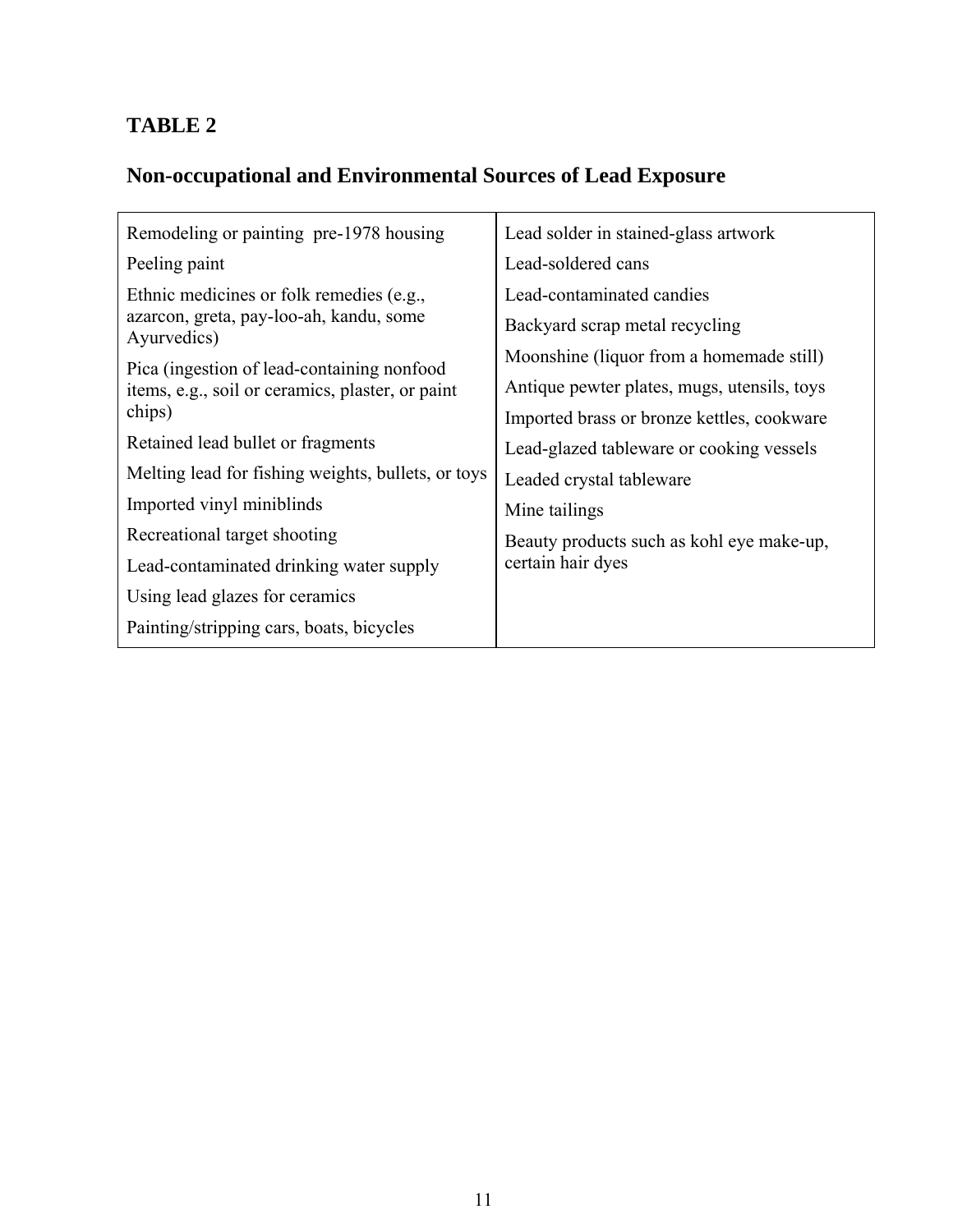### **TABLE 3 Health Effects to Lead Exposed Adults by Blood Lead Level**

| Blood Lead Level (µg/dL) (µmol/L)                                                                                                                                                                                                                                                                                                                                                                                                                                                                                                                                                                                                                                                              |                                                                                                                                                                                                                                                                                                                                                                                                                                                                                                                                                                                  |  |  |  |  |  |  |
|------------------------------------------------------------------------------------------------------------------------------------------------------------------------------------------------------------------------------------------------------------------------------------------------------------------------------------------------------------------------------------------------------------------------------------------------------------------------------------------------------------------------------------------------------------------------------------------------------------------------------------------------------------------------------------------------|----------------------------------------------------------------------------------------------------------------------------------------------------------------------------------------------------------------------------------------------------------------------------------------------------------------------------------------------------------------------------------------------------------------------------------------------------------------------------------------------------------------------------------------------------------------------------------|--|--|--|--|--|--|
| 10-19(0.48-0.92)<br>$5-9(0.24-0.43)$<br>20-39(0.97-1.88)                                                                                                                                                                                                                                                                                                                                                                                                                                                                                                                                                                                                                                       | 40-79(1.93-3.81)<br>$\geq 80 ( \geq 3.86 )$                                                                                                                                                                                                                                                                                                                                                                                                                                                                                                                                      |  |  |  |  |  |  |
| ▶ Possible<br>▶ Possible<br>▶ Spontaneous<br>abortion<br>adverse<br>spontaneous<br>abortion<br>population<br>effects<br>▶ Reduced newborn<br>suggested by<br>▶ Reduced newborn<br>birth weight<br>epidemiologic<br>birth weight<br>al studies<br>▶ Possible blood<br>▶ Possible blood<br>pressure changes<br>pressure changes<br>▶ Possible renal<br>▶ Possible renal<br>dysfunction<br>dysfunction<br>▶ Possible non-specific<br>symptoms<br>-Headache<br>-Fatigue<br>-Sleep disturbance<br>-Anorexia<br>-Constipation<br>-Diarrhea<br>-Arthralgia<br>-Myalgia<br>-Decreased Libido<br>-Mood Swings,<br>personality<br>changes<br>▶ Possible CNS effects<br>-Memory and<br>attention deficits | ▶ Spontaneous<br>▶ Spontaneous<br>abortion<br>abortion<br>▶ Reduced<br>▶ Reduced<br>newborn birth<br>newborn birth<br>weight<br>weight<br>▶ Non-specific<br>▶ Non-specific<br>symptoms<br>symptoms<br>▸ CNS effects<br>▸ CNS effects<br>▶ Sperm effects<br>▶ Sperm effects<br>-lowered counts<br>-abnormal sperm<br>▶ Peripheral<br>Neuropathy<br>▶ Subclinical<br>peripheral<br>▸ Hypertension<br>neuropathy<br>▶ Anemia<br>▸ Possible<br>hypertension<br>▶ Abdominal<br>Colic<br>▶ Possible anemia<br>▶ Nephropathy<br>▶ Possible renal<br>damage<br>▸ Gout<br>▶ Possible gout |  |  |  |  |  |  |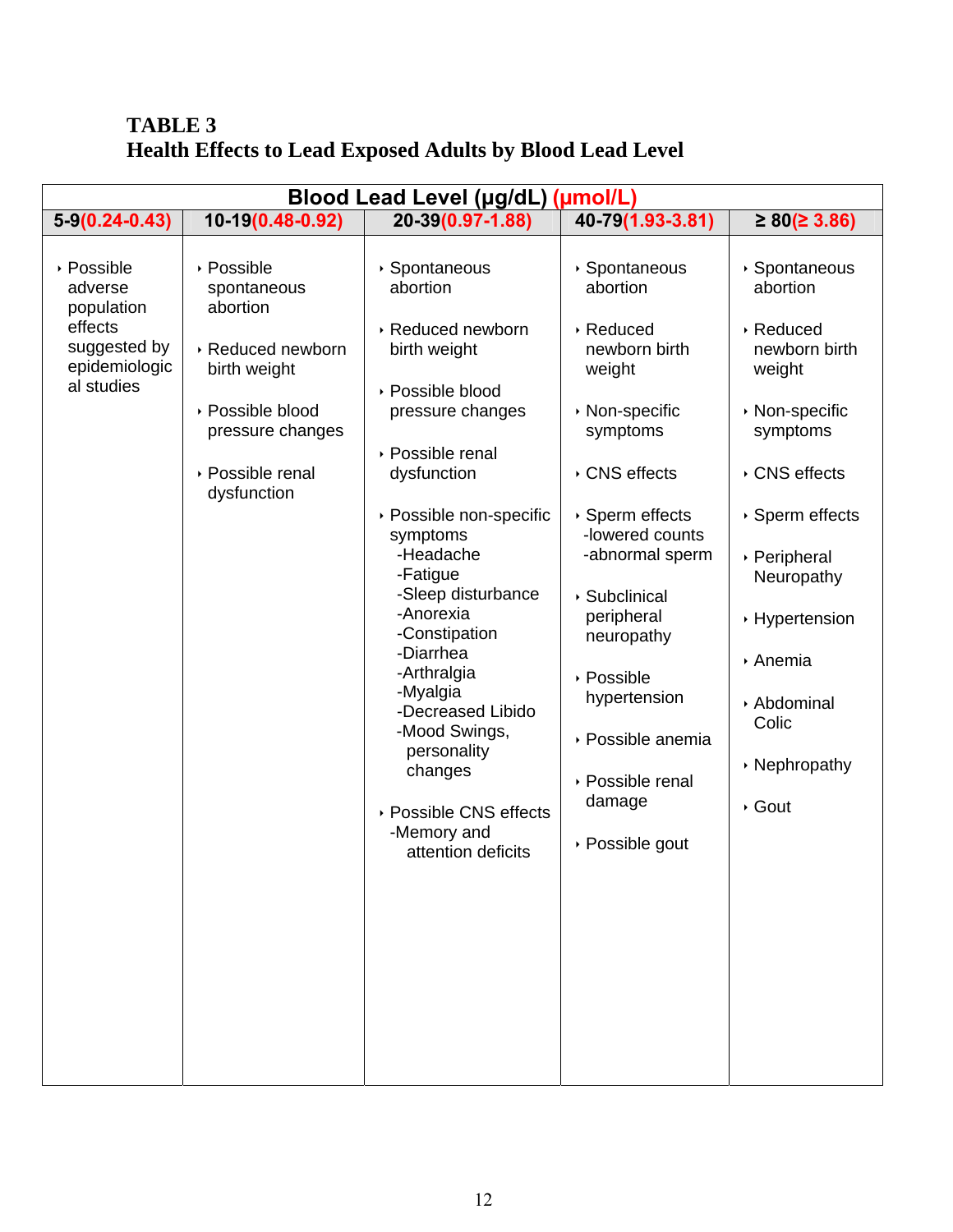## **TABLE 4 Health Based Management Guidelines**

| Blood Lead Level (µg/dL) (µmol/L)                                                                               |                                                                                                                                                                                                                                                                                                                                                                                                                                                                                                                                            |                                                                                                                                                                                                                                                                                                                                                                                                                                                                                                                                                                                                                              |                                                                                                                                                                                                                                                                                                    |  |  |  |
|-----------------------------------------------------------------------------------------------------------------|--------------------------------------------------------------------------------------------------------------------------------------------------------------------------------------------------------------------------------------------------------------------------------------------------------------------------------------------------------------------------------------------------------------------------------------------------------------------------------------------------------------------------------------------|------------------------------------------------------------------------------------------------------------------------------------------------------------------------------------------------------------------------------------------------------------------------------------------------------------------------------------------------------------------------------------------------------------------------------------------------------------------------------------------------------------------------------------------------------------------------------------------------------------------------------|----------------------------------------------------------------------------------------------------------------------------------------------------------------------------------------------------------------------------------------------------------------------------------------------------|--|--|--|
| $5-9(0.24-0.43)$                                                                                                | $10-29(0.48-1.40)$                                                                                                                                                                                                                                                                                                                                                                                                                                                                                                                         | $30-79**$ (1.45-3.81)**                                                                                                                                                                                                                                                                                                                                                                                                                                                                                                                                                                                                      | $\geq 80 ( \geq 3.86 )$                                                                                                                                                                                                                                                                            |  |  |  |
| ▸ Lead education<br>-Occupational<br>-Environmental<br>-Reproductive<br>▶ Follow-up blood<br>lead levels (BLLs) | ▸ Consider clinical<br>assessment<br>-History:<br>occupational<br>environmental<br>medical<br>-Exam, labs<br>-Identify risk factors<br>-Family BLLs<br>▶ Exposure investigation<br>-MSDSs<br>-Air testing<br>-Workplace<br>communication<br>▸ Consider consultations<br>-Occupational Medicine<br>-Industrial Hygienist<br>-Public Health<br>department<br>▸ Lead hazard reduction<br>▸ Consider removal from<br>lead exposure if<br>warranted<br>▶ Lead education<br>▶ Follow-up BLLs<br>(See Medical<br>Surveillance<br>recommendations) | ▸ Lead education<br>▸ Clinical assessment<br>-History<br>-Exam, labs (BUN, Cr,<br>CBC)<br>-Identify risk factors<br>-Family BLLs<br>▶ Exposure Assessment<br>▸ Consultations as<br>appropriate<br>▶ Lead Hazard<br>Reduction<br>▶ Removal from lead<br>exposure**<br>▸ Possible chelation for<br>BLL>50 with signs or<br>symptoms of toxicity<br>▶ Medical Surveillance<br>-Follow-up BLLs<br>-Follow-up clinical<br>assessments<br>**Note this is the<br>recommendation by<br><b>AOEC.</b> Consult the<br><b>OSHA Standard for the</b><br>levels currently defined in<br>regulation which provides<br>workers' protections. | › Immediate removal<br>from lead exposure<br>▶ Refer for immediate/<br>urgent medical<br>evaluation and<br>consideration<br>of chelation therapy<br>Clinical assessment<br>▶ Lead education<br>▶ Exposure investigation<br>▶ Consultations<br>Lead hazard reduction<br><b>Medical surveillance</b> |  |  |  |
|                                                                                                                 |                                                                                                                                                                                                                                                                                                                                                                                                                                                                                                                                            |                                                                                                                                                                                                                                                                                                                                                                                                                                                                                                                                                                                                                              |                                                                                                                                                                                                                                                                                                    |  |  |  |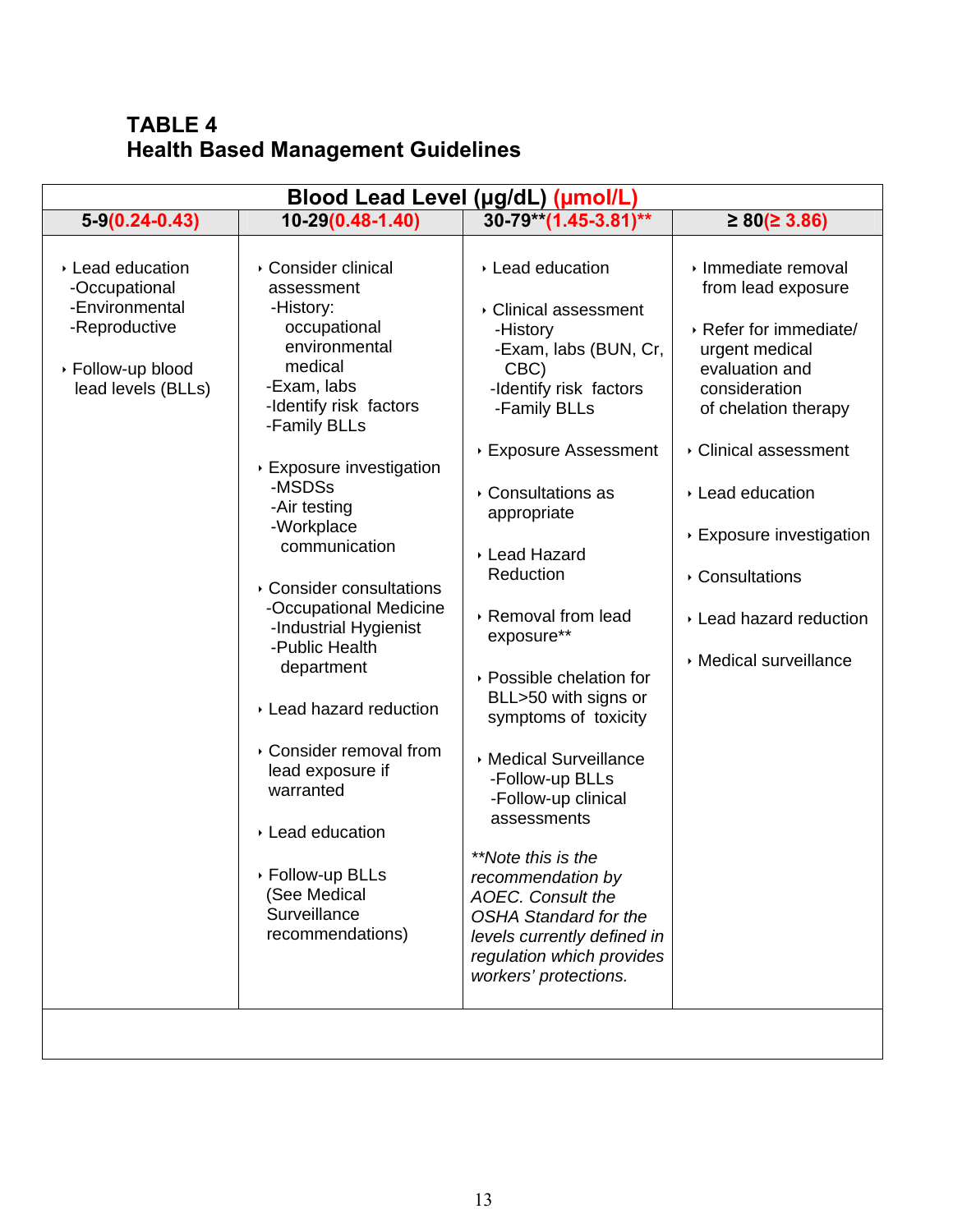#### **ACKNOWLEDGEMENTS**

These guidelines were adopted in May 2007 following approval by a three fourths majority of the AOEC member clinics. This version of the guidelines supercedes the prior version approved in December 2005.

AOEC wishes to acknowledge the authors of the final document: Rosemary Sokas, MD, MOH, Kathleen Fagan, MD, MPH, and Alan Ducatman, MD, MS.

 While this paper does not necessarily reflect the views of the expert panel convened by AOEC in March 2003, AOEC also wishes to acknowledge their efforts. The final documents of the panel prepared for AOEC provided a significant contribution for this work.

 Richard Wedeen, MD-CHAIR, Rose Goldman, MD, MPH, Dana Headapohl, MD, MPH, Karen Hipkins, RN, NP-C, MPH, Howard Hu, MD, MPH, ScD, Michael Kosnett, MD, MPH, Barbara Materna, PhD, CIH, Pamela Reich, BS, Stephen Rothenberg, PhD, Brian Schwartz, MD, MS, Eugene Shippen, MD, Laura Welch, MD, Alan Woolf, MD, MPH.

 Affiliations and nominating organizations for the panelists and primary authors may be obtained from the AOEC office at 202-347-4976 or by e-mail from [kkirkland@aoec.org](mailto:kkirkland@aoec.org)

#### **REFERENCES** (*alphabetical order*)

Bellinger D, Leviton A, Sloman J. 1990. Antecedents and correlates of improved cognitive performance in children exposed *in utero* to low levels of lead. Environ Health Perspect 89:5-11.

CDC.2002. Managing Elevated BLLs Among Young Children. Atlanta, GA:Centers for Disease Control and Prevention, National Center for Environmental Health.

CDC.2005. Third National Report on Human Exposoure to Environmental Chemicals. NCEH Pub. No. 05-05-7, Lead CAS No. 7439-92-1. Atlanta: CDC. Available at: http://www.cdc.gov/exposurereport/3rd/pdf/thirdreport.pdf

González-Cossío T, Peterson KE, Sanín L, Fishbein SE, Palazuelos E, Aro A, Hernández-Avila M, Hu H. 1997. Decrease in birth weight in relation to maternal bone lead burden. Pediatrics 100:856-862.